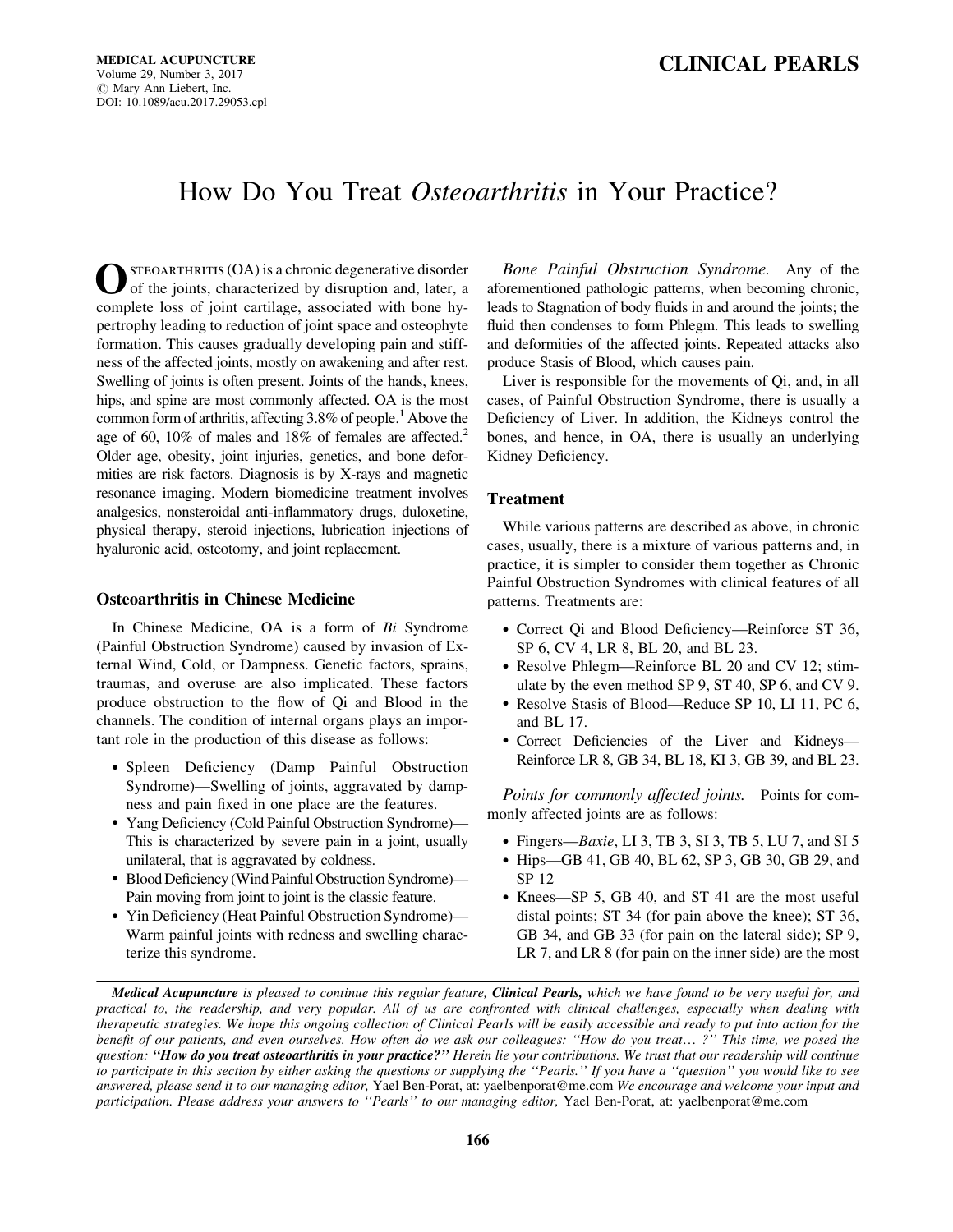useful points. GB 41 and TB 5, in that order, open the Yang Linking Vessel; SP 4 and PC 6, in that order, open the Penetrating Vessel and are most useful for the lateral and medial pain of the knees, respectively, determined by their opening points

• Lower-back pain-Shiqizhuixia (Extra Point on the Governor Channel below the tip of L5); BL 26 and BL 54; Tunzhong (Extra Point lateral to BL 54 halfway between the midline and the edge of the buttock); Yaoyan (Extra Point in the depression lateral to the interspace between the spinous processes of L4 and L5, are the local points; the usual distal points are SI 3 and BL 62, in that order, to open the Governor Vessel; GB 41 and TB 5, in that order, to open the Belt Vessel, which crosses the lower back horizontally; BL 62 and SI 3, in that order, if the pain radiates to the hip to open the Yang Stepping Vessel; BL 60, KI 4, and HT 7 (relieving spasm); GV 20 (for pain in the lower most part of the lumbar spine); and SP 3 if there is spinal deformity.

In chronic cases, reinforce BL 20 and SP 3 to stimulate the Spleen (to affect back muscles); KI 3 and BL 23 to stimulate the Kidney (Kidney controls the bones); BL 11 and GB 39 to stimulate the bones; and LR 8 and BL 18 to stimulate the Liver (to affect the ligaments and cartilage).

Chinese herbal remedies. Treatment of OA with Chinese herbs is complex and is beyond the scope of this Clinical Pearl. However, as a general remedy, Shu Feng Huo Luo Pian has been found to be helpful for relieving symptoms  $(83\% - 90\%)$  of OA, with only mild side-effects.<sup>3</sup>

Auricular points. Auricular points to use are the Parathyroid Gland, Parathyrotropin, Point Zero, Ear Shen Men, Endocrine Point, Adrenal Gland C, Adrenal Gland E, ACTH [adrenocorticotropic hormone], Apex of Ear, Allergy Point, Omega 2, and corresponding body area points. Select according to tenderness.

## Evidence for Acupuncture

A review of 12 trials involving 1763 participants, by Manyanga et al. showed significant improvement in pain intensity, functional mobility and quality of life in verum acupuncture–treated patients, compared with sham-acupuncture treated patients, no treatment, or usual care.<sup>4</sup>

Ten trials involving 1456 participants provided evidence that acupuncture is an effective treatment for pain and physical dysfunction associated with OA of the knee.<sup>5</sup>

Ten studies demonstrated greater pain reduction in acupuncture groups of patients who had peripheral joint OA, compared with controls with the same condition.<sup>6</sup>

#### Illustrative Case

A 76-year-old woman complained of swelling and pain over the medial side of her right knee for more than 5 years. X-rays

showed evidence of OA, with reduction of space in the medial compartment and osteophytes. The points used to treat her were:

- The even method was used for SP 4 on the right and PC 6 on the left to open the Penetrating Vessel (the sides would be reversed in men). The descending branch of this vessel runs from ST 30 to the great toe along the medial side of the knee.
- ST 30 was reinforced to promote the flow of Qi along the descending branch of the Penetrating Vessel.
- LR 8 was needled by the even method. This nourishes the Liver to promote the flow of Qi and is also a local point (promotion of Qi needs the reinforcing method, while a local point needs a reduction method, so even the method was used).
- LR 7 was reduced as a local point.
- KI 3 was reinforced to stimulate Kidney Yin (Kidney controls the bones).
- SP 6 was reinforced to stimulate the Spleen to resolve Dampness (swelling).
- SP 9 was stimulated using the even method. This point stimulates the Spleen and is also a local point.
- All tender local points were reduced.

She was treated twice a week for 6 weeks with near-total relief of her symptoms, but considering the chronicity, structural changes in the knee, and her age, she will require ongoing treatments at least at monthly intervals, and sometimes even more frequently.

## **REFERENCES**

- 1. Cross M, Smith E, Hoy D, et al. The global burden of hip and knee osteoarthritis: Estimates from the global burden of disease 2010 study. Ann Rheum Dis. 2004;73(7):1320–1330.
- 2. Glyn-Jones S, Palmer AJ, Arigola R, et al. Osteoarthritis. Lancet. 2015;386(9991):376–387.
- 3. Wu X, Zhou Y. Observation on the therapeutic effect of Shu Feng Huo Luo Pian for treatment of osseous arthritis. J Tradit Chin Med. 2002;22(1):12–14.
- 4. Manyanga T, Froese M, Zarychanski R, et al. Pain management with acupuncture in osteoarthritis: A systematic review and metaanalysis. BMC Complement Altern Med. 2014;14:312.
- 5. Selfe TK, Taylor AG. Acupuncture and osteoarthritis of the knee: A review of randomized controlled trials. Fam Community Health. 2008;31(3):247–254.
- 6. Kwon YD, Pittler MH, Ernst E. Acupuncture for peripheral joint osteoarthritis: A systematic review and meta-analysis. Rheumatology (Oxf). 2006;45(11):1331-1337.

Address correspondence to: Poovadan Sudhakaran, MBBS, PhD MastACU, MastTCM 26 Tuckers Road Templestowe 3106 Australia

E-mail: dr.p.sudhakaran@gmail.com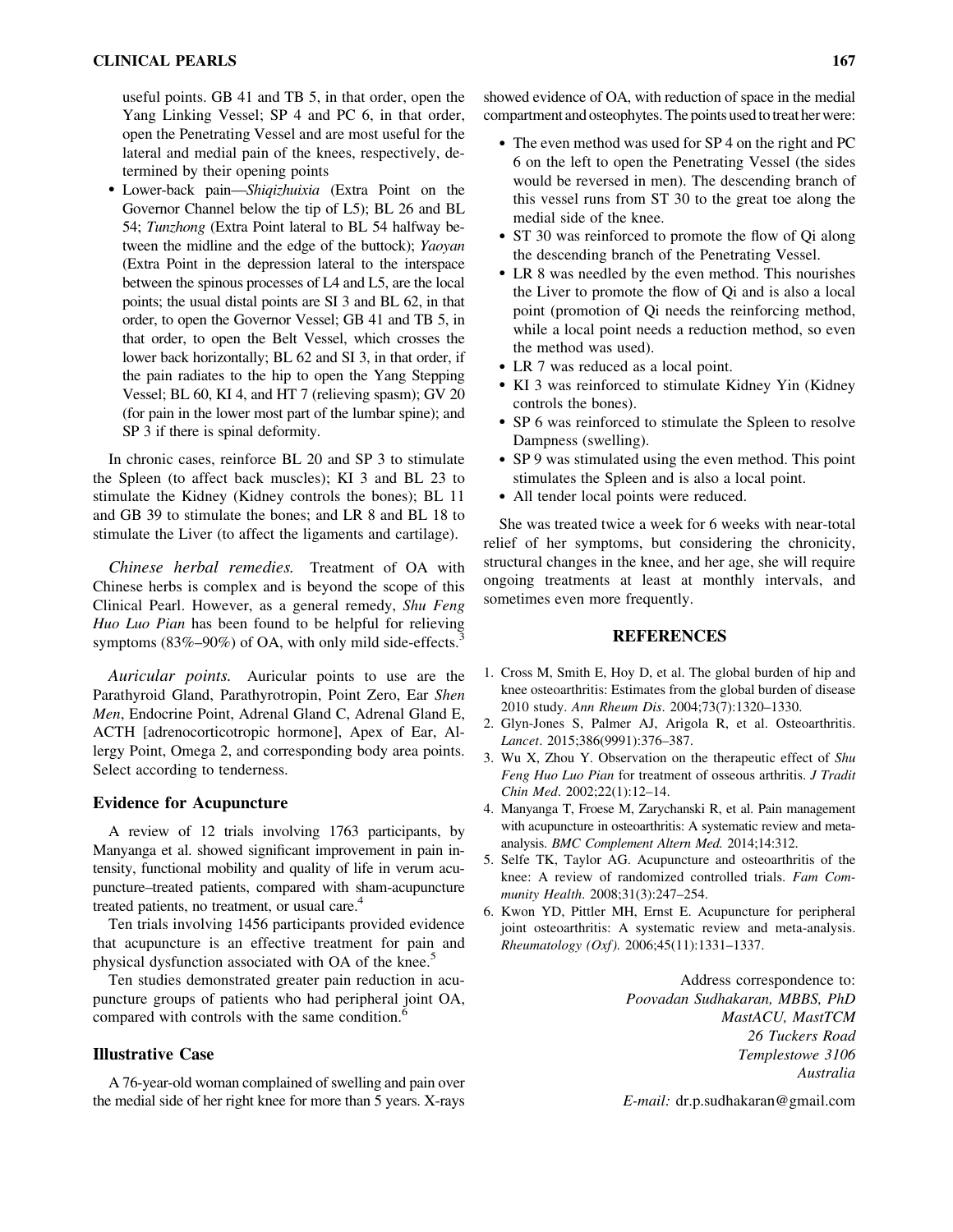STEOARTHRITI (OA) in Traditional Chinese Medicine (TCM) is associated with wear and tear, and overuse of the action joints, which cause inflammation and deposits of osteophyte later on—which, in turn, causes aches, pain, swelling, limited movement, narrowing of the joint spaces, and redness. TCM has a beautiful point to offer for treating the bones, joints, and cartilage: BL 11, located in the neck, 1.5 cun lateral to the lower border of the spinous process of the first thoracic vertebra and 1.5 cun lateral to GV 13 Taodao. This point is a special influential point for treating bone, joint, cartilage, and OA, and for therapy for any joint in the body system. BL 11 is always combined with other points—such as the hip joint, knee joint, elbow joint, ankle joint, etc.—to enrich the quality of treatment and enhance treatment for healing of the joint. The BL 11 point itself is very useful for treating localized pain, to decrease inflammation and lower synovial fluid. Given that the Kidney controls bone, it is always good to add treatment to the Kidney, so that it does not produce osteophyte; at the same time balancing the Kidney decreases inflammation, promotes the functional part of the joints, and increases healing quality.

First, to prevent bony disorder and balance, we must balance the bone by treating the following Kidney points:

- KI 3-Yin action of the Kidney
- KI 5—Acute disorder of the bone
- KI 6—Kidney essence healing effect
- KI 7—Kidney Yang action
- KI 10—Kidney Qi and chronic stage of balancing
- BL 23—Balancing of Kidney energy; strengthens the bone and joint.

Treating these points will balance the bone so that it does not develop osteophytes and become OA. The next thing to treat is symptomatic joint disorders with essential acupuncture points as follows:

- GV 14—a generalized anti-inflammatory point for the full-body system
- LI  $11 \times 2$ —a localized anti-inflammatory point; specific for bone, muscle, ligaments, and cartilage
- Cupping to a local tender point × 2—decreases inflammation and increases circulation
- SP 9×2—decreases fluid retention and increases joint circulation
- SI  $6 \times 2$  —increases healing in the bone, joints, and cartilage of the extremities
- $\bullet$  BL 11 $\times$ 2—a bone-, joint-, and cartilage-specific healing point.

It is always wise to treat both sides for maintaining proper balance and circulation. Treatment should occur twice per week for 1 week, and then 1 time per week for 6 weeks.

With nonestablished OA—when the bone is not yet damaged—we must first focus on treating the Kidney with:

- KI 3—Yin
- KI 5-Acute stage
- KI 6-Kidney essence
- KI 7—Yang
- KI 10-Kidney Qi and chronic stage
- BL 23—Balancing of Kidney energy.

Second, we must treat the inflammation systematically, with:

- GV 14—a generalized anti-inflammatory point to increase healing
- LI  $11 \times 2$ —a localized anti-inflammatory point
- Cupping to local tender point x2—decreases inflammation and increases circulation
- SP  $9 \times 2$ —decreases fluid retention and improves blood circulation
- SI  $6 \times 2$ —Increases healing in the bone, joints, ligaments, cartilage, and muscle; very helpful with BL 11
- $\bullet$  BL 11×2—for bone, joint, and cartilage.

Third, we must focus on healing the damage caused by the inflammation with:

- SI  $6 \times 2$ —for healing of all extremities, joints, and the trunk
- LI 4b—for healing of everything above the neckline, especially the joints.

With well-established OA, we must treat the same way as nonestablished OA, except that we must add BL  $11 \times 2$ . For patients who have congenital conditions, we should add KI  $6 \times 2$  to avoid genetic influences.

Microsystems can also be very helpful for maintaining pain control and relieving stiffness, and can act as in an antiinflammatory manner. The point for the joint is anatomically located in auricular acupuncture, but to achieve an anti-inflammatory effect, it is good to use Kidney, Adrenal Gland, and Occiput with a pressed needle in the ear four times per day to release the symptoms and the pain.

Acupuncture is very effective for treating OA in both acute and chronic stages. Acupuncture is also very effective for treating acute inflammation, as well as for healing the bone and joint. It is also important to have a combined effort with physiotherapy and muscle stimulation, such as massage.

> Address correspondence to: Steven K.H. Aung, MD, OMD, PhD, FAAFP, CM Faculty of Medicine and Dentistry Faculties of Extension, Rehabilitation Medicine, Pharmacy and Pharmaceutical Sciences and School of Public Health University of Alberta 9904—106 Street Edmonton, Alberta T5K 1C4 Canada

> > E-mail: draung@aung.com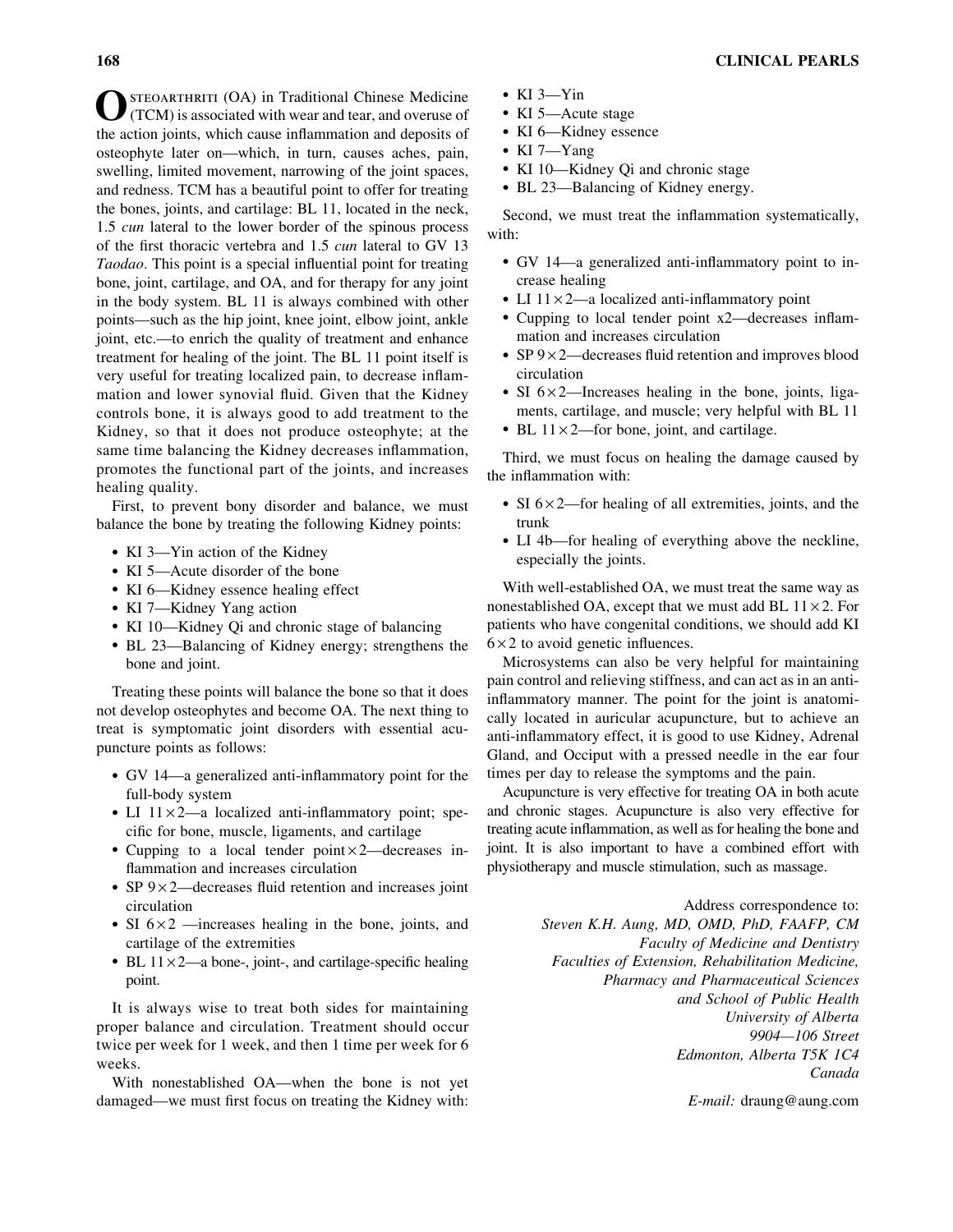THE FIRST THING TO BE SEEN AND FELT ON shaking hands with a new patient is the state of the fingers. Heberden's nodes and swelling of the proximal interphalangeal joints means osteoarthritis (OA) and suggests that OA of the hip or knee is likely too, or if not yet a problem, may become apparent before long. No matter what the main reason for the consultation is, I would usually comment on the fingers and offer acupuncture if there were a complaint of pain and stiffness.

I take a standard, very straightforward, approach. For a first treatment, I use only the four Extra points Baxie bilaterally, in the web between the knuckles of each finger, although I usually replace the point beside the thumb with LI 4. Thus, needling is close to, and likely to stimulate, all the digital nerves. For a patient new to acupuncture, gentle manipulation of very fine needles with colored plastic handles looks nonthreatening. Even with such a simple first treatment, there is usually some reduction in ache and improvement in manual strength. At subsequent treatments, I repeat Baxie, but also explore the forearm muscles for trigger points, often finding tenderness at LI 10 or 11. In addition I feel for, and needle, tender points in the anterolateral neck, probably related to the nerve roots of C-6, -7, and -8 in the cervical plexus. Overall, there is usually fairly rapid, good benefit.

I find that OA of the hip requires a greater number of treatment sessions, with more gradual evidence of benefit, although, once achieved, benefit tends to be relatively long-lasting. The pain of OA of the hip is often referred into the groin, while pain in the hip area is referred from the lower back. Thus, I examine all three areas for tender points to needle, concentrating on the L-2–L-5 dermatomes and myotomes. There may be tenderness at Bladder points in the low back, particularly if there is also some lower back spinal OA, but it is the Gall Bladder meridian that is most productive of points to needle. In the groin, a trigger point in the upper part of the sartorius muscle is near GB 28 and 29, and, often, a line of tender spots in the tensor fascia lata runs along the GB meridian as far as the knee. I needle a selection of these points plus GB 34, with electrical stimulation down the leg at *Han* frequencies of 2/100 Hz. Around the hip itself, I Surround the Dragon, with electroacupuncture (EA) across the hip, pointing needles toward the greater trochanter and giving some gentle periosteal tapping.

To treat OA of the knee, I have my patient sitting comfortably with the knee in a right-angle position—this is the best position to find the anatomical landmarks for points around the knee. Keeping the needles fairly superficial to avoid entering the joint (as there have been reports of septic arthritis following acupuncture), $\frac{1}{1}$  first insert needles into the Extra points around the patella: The Eyes of the Knee, lateral and medial Xiyan, and just above the patella, *Heding*. Then, I insert needles in a number of points more deeply into muscle. Two needles are placed above the knee into the

quadriceps femoris: at SP 10 into the vastus medialis and at ST 34 into vastus lateralis.<sup>2</sup> Two needles are inserted into muscle below the knee: at SP 9 medially and either at ST 36 or GB 34 laterally. I give EA at *Han* frequencies to all the muscle points, repeating weekly until maximum benefit is obtained. The only distant point that I use occasionally is LR 3.

An audit of the severe knee cases, most awaiting or refused surgical replacement, referred to my hospital pain clinic found a 47% longer-term success, comparable to results from large-scale German trials, $3$  and I was further delighted to find my approach validated when Vas and White analyzed studies identified in a systematic review of acupuncture for OA of the knee, finding that the best results were obtained by studies that used at least 4 needles placed locally around the knee, without the need for additional distant points, and that needles in muscle close to the knee should receive strong electrical stimulation for 20 minutes at  $6-10$  weekly sessions.<sup>4</sup>

Colleagues offering a similar approach for OA of the knee, but in group sessions treating 6–8 patients at a time, found that, of those referred to the clinic as an alternative to orthopedic surgical referral, a good percentage of these patients were able to avoid knee replacement for several years or sometimes permanently, thus saving the British National Health Service around  $£100,000$  (\$120,000 USD) per year!<sup>5</sup>

### **REFERENCES**

- 1. Tien CH, Huang GS, Chang CC, Chang DM, Lai JH. Acupuncture-associated Listeria monocytogenes arthritis in a patient with rheumatoid arthritis. Joint Bone Spine. 2008;75(4): 502–503.
- 2. Travell JG, Simons DG. Myofascial Pain and Dysfunction: The Trigger Point Manual, vol. 2: The Lower Extremities. Baltimore: Williams & Wilkins; 1992.
- 3. Hayhoe S. Acupuncture for chronic pain. In: Filshie J, White A, Cummings M, eds. Medical Acupuncture: A Western Scientific Approach, 2nd ed. Edinburgh: Elsevier; 2016:315–344.
- 4. Vas J, White A. Evidence from RCTs on optimal acupuncture treatment for knee osteoarthritis: An exploratory review. Acupunct Med. 2007;25(1–2):29–35.
- 5. White A, Richardson M, Richmond P, Freedman J, Bevis M. Group acupuncture for knee pain: Evaluation of a cost-saving initiative in the health service. Acupunct Med. 2012;30(3):170– 175.

Address correspondence to: Simon Hayhoe, MSc, MBBS, MRCA Pain Management Department University Hospital Turner Road Colchester CO4 5JL United Kingdom

E-mail: simonhayhoe@doctors.org.uk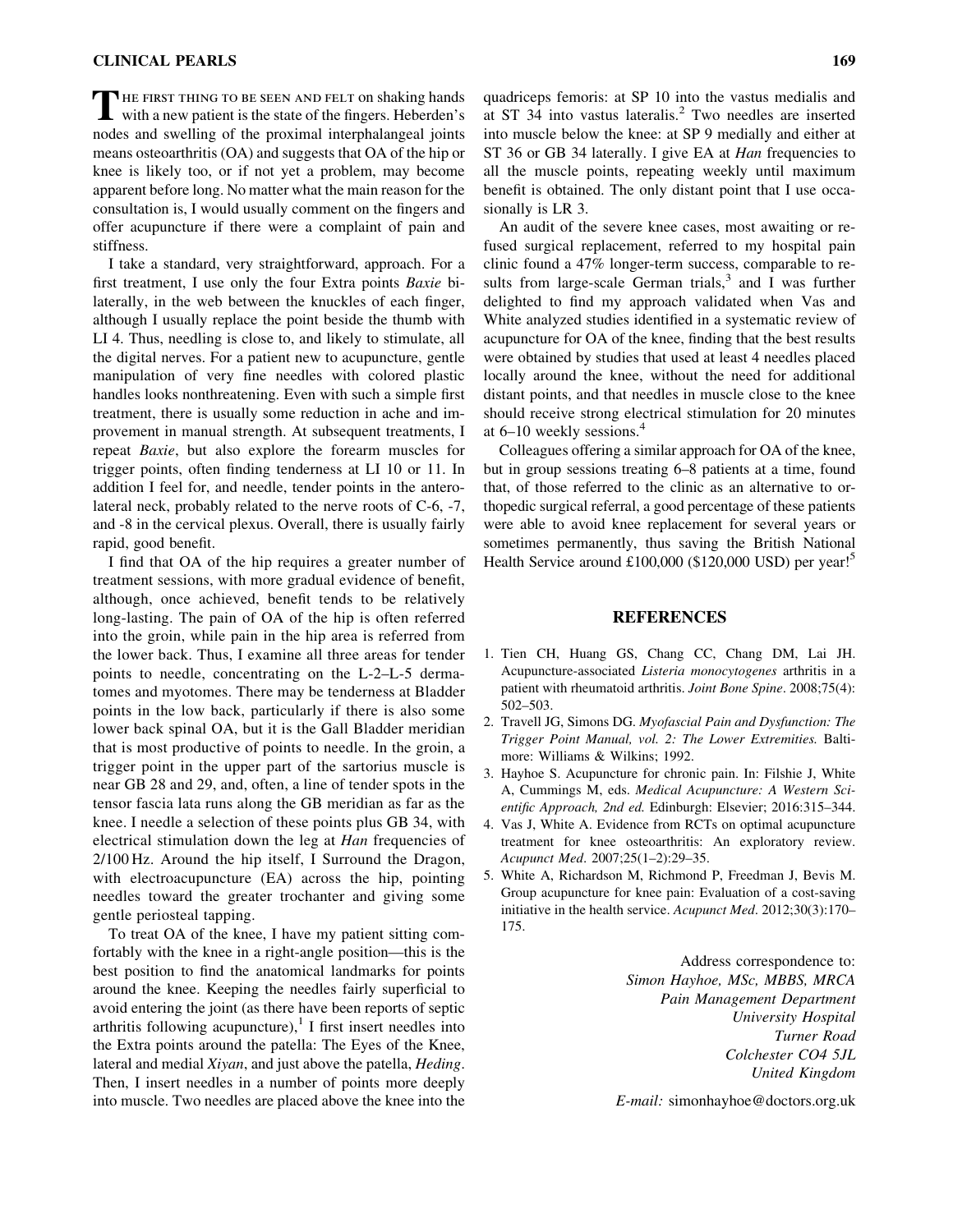THE MOST COMMON CAUSE OF ARTHRITIS in adults is os-<br>teoarthritis (OA), and joint pain is one of the most important symptoms, in addition to stiffness, especially in the morning; crepitus; reduced range of motion; and tenderness. OA involves the hands, knees, and hips in most cases, and is a degenerative joint disease, with no systemic compromising. Intensity of symptoms and disability vary a lot, and can be very intense, particularly among elderly patients. Clinical diagnosis is very clear and can be supported by plain radiography, although clinical manifestations and dysfunctions are not necessarily proportional to the extent of radiologic findings. $<sup>1</sup>$ </sup>

Pharmacologic treatments include common analgesics as a first choice, or nonsteroidal anti-inflammatory drugs, but the increase of the analgesic effect of the latter have been considered small by more recent research, and the risk of digestive toxicity is high, mainly in elderly users. $<sup>1</sup>$ </sup>

Nonpharmacologic treatments, including complementary medicine, are considered to be useful, but are underutilized. Acupuncture is mentioned by many researchers, with conflicting conclusions. Many of these researchers still criticize the quality of the studies. $<sup>2</sup>$  As of 2013, studies have sug-</sup> gested that complementary therapies can reduce pain and improve function in adults with OA, but also consider that more research is needed to evaluate long-term benefits of the treatments, as well as their relative effects among diverse patient subgroups.<sup>1,3</sup> Some researchers describe acupuncture as one the most effective treatments for alleviating pain, despite stating that the evidence in the area is of poor quality.4,5 Moxibustion, another modality of Traditional Chinese Medicine (TCM), is mentioned less in the literature. Similar to acupuncture needling, moxibustion is mentioned as an effective modality for alleviating symptoms, but more-rigorous trials are considered necessary to confirm that.<sup>6</sup>

A very recent study published by the Programme Grants for Applied Research journal (in the United Kingdom) states that verum acupuncture was more effective than both usual care and sham acupuncture. Acupuncture is described in this study as one of the more clinically effective physical therapies for OA and as being costeffective if only high-quality trials are analyzed. According to those researchers, levels of uncertainty have been substantially reduced and providers and policymakers are enabled to consider acupuncture a referral option, based on robust sources of evidence.<sup>7</sup>

The use of acupuncture for the treatment of OA can be based on a variety of techniques of TCM. A very easy way to treat is to choose acupoints, localized exactly on, or very close to, the affected joint. This choice has some inconveniences: It is very uncomfortable for a patient to have needles inserted on the site of pain and inflammation. If there is local swelling, needle insertion is more painful and risky, as local anatomy may be modified, and acupoint location is based on anatomical references. In addition, on many occasions, pain is caused or worsened by movement. Reproducing the movement that causes pain during the treatment is very important for checking immediate efficacy of needling, and this is not possible with a needle that is locally inserted. Therefore, the choice of acupoints distant from the site of the pain is highly desirable. Acupoints that are located on the meridians that cross the affected areas, but are distant from the site of the pain are very useful, as, for example, Spleen 6 (SP 6) for the knee joint. Some acupoints are traditionally known as being effective for determined areas. A good example is Small Intestine 11 (SI 11) for any pain along the upper limb.

For the correspondence technique, an acupoint on the same location, but on the opposite side of the body is used (for example, using a point in the right elbow to treat the left one), or an upper-limb acupoint is used to treat a complaint on the lower limb (for example, an elbow acupoint to treat the knee). For chronic cases, distant acupoint use may be only partially effective, and in cases like those, adding local points is an interesting strategy. Scalp needling is a very useful choice that enables a patient to perform physiotherapy with inserted needles, diminishing pain.<sup>8</sup> Performing a complete TCM diagnosis to select acupoints is another possibility according to traditional texts, but its efficacy has not been demonstrated by modern Western clinical studies.<sup>9</sup>

For a typical case of knee osteoarthritis, in a 55-year-old patient, with no other complaints, a good treatment option using acupuncture would be to start the needling with LI 11, on the same side of the body, and check the effect on pain, especially with movement. This use is to produce immediate relief. After that, a good choice would be to insert at least 2 needles locally (GB 34 and SP 9), or eventually 3 needles (plus ExLE 7), and let the patient rest for 20 minutes. This treatment can be repeated once per week or more. At the beginning of the treatment, the analgesic effect usually lasts an average of 3 days, and each new needling session enhances analgesia. A patient, as in this example, typically needs 10–15 visits to achieve complete analgesia, but there is a risk of recurrence after some months, due to the nature of the disease. The association of other rehabilitation techniques, such as physiotherapy, is important for a better prognosis.

#### REFERENCES

- 1. Felson DT. Osteoarthritis. In: Imboden JB, Hellmann DB, Stone JH, eds. CURRENT Diagnosis & Treatment: Rheumatology, 3rd ed. New York: McGraw-Hill; 2013.
- 2. Corbett MS, Rice SJC, Madurasinghe V, et al. Acupuncture and other physical treatments for the relief of pain due to osteoarthritis of the knee: Network meta-analysis. Osteoarthritis Cartilage. 2013;21(9):1290–1298.
- 3. Shengelia R, Parker SJ, Ballin M, George T, Reid MC. Complementary therapies for osteoarthritis: Are they effective? Pain Manag Nurs. 2013;14(4):e274–e288.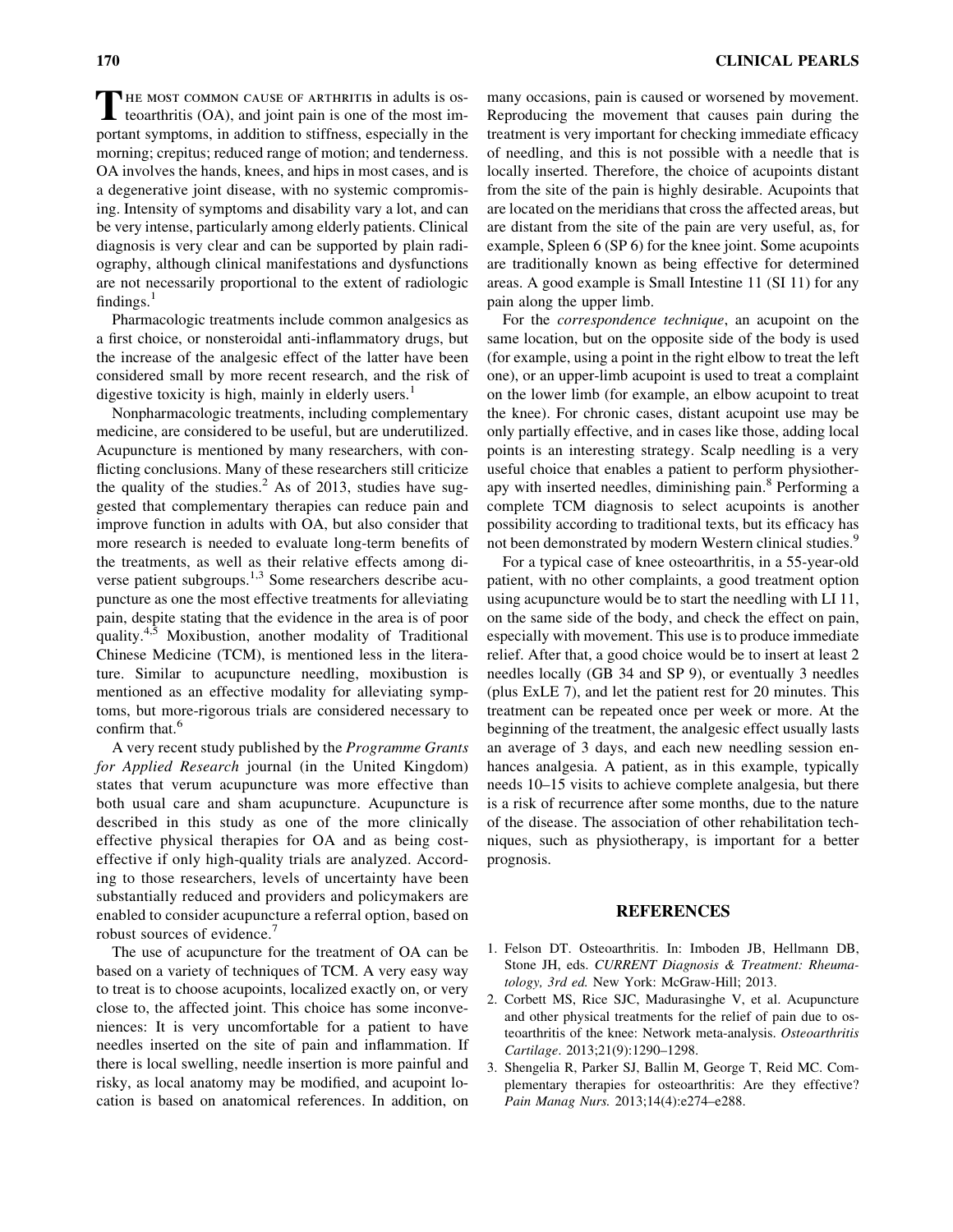- 4. Vickers AJ, Cronin AM, Maschino AC, et al. Acupuncture for chronic pain: Individual patient data meta-analysis. Arch Intern Med. 2012;172(19):1444–1453.
- 5. Manyanga T, Froese M, Zarychanski R, et al. Pain management with acupuncture in osteoarthritis: A systematic review and meta-analysis. BMC Complement Altern Med. 2014;14: 312.
- 6. Li A, Wei ZJ, Liu Y, Li B, Guo X, Feng SQ. Moxibustion treatment for knee osteoarthritis: A systematic review and meta-analysis. Medicine (Baltimore). 2016;95(14):e3244.
- 7. MacPherson H, Vickers A, Bland M, et al. Acupuncture for Chronic Pain and Depression in Primary Care: A Programme of Research. Southampton, UK. NIHR Journals Library; Programme Grants for Applied Research 2017;5(3). Online document at: eprints.whiterose.ac.uk/111985/1/MacPherson\_Acupuncture\_for\_ chronic\_pain..\_Programme\_Report\_Final\_.pdf Accessed May 1, 2017.
- 8. Liu G. Clinical Acupuncture & Moxibustion. Tianjin, People's Republic of China: Tianjin Science &Technology Translation & Publishing Corporation; 1995:355–375.
- 9. Cao H, Bourchier S, Liu J. Does syndrome differentiation matter? A meta-analysis of randomized controlled trials in Cochrane reviews of acupuncture. Med Acupunct. 2012;24(2): 68–76.

Yolanda Maria Garcia, MD, PhD<sup>1</sup>\* and Wu Tu Hsing, MD,  $PhD<sup>2</sup>$  ${}^{1}$ Geriatrics Division of Clinical Medicine Department  $2$ Center of Acupuncture of the Institute of Orthopedics and Traumatology Clinics Hospital Medical School of São Paulo University São Paulo, Brazil

Address correspondence to: \*Yolanda Maria Garcia, MD, PhD Geriatrics Division of Clinical Medicine Department Medical School of São Paulo University R. Teodoro Sampaio, 352 – cj 57 São Paulo, CEP 05406-000 Brazil

E-mail: yolanda@usp.br

IN TRADITIONAL CHINESE MEDICINE, pain is generally a result of *bi* or "blockage." This blockage can be n Traditional Chinese Medicine, pain is generally a viewed as impeded flow of Qi and Blood. Factors that cause this impediment of Qi and Blood are weak blood circulation due to aging; degenerative diseases; internal coldness from lack of body warmth; or from cold weather resulting in muscle pain, numbness, or painful joints. In a case of osteoarthritis (OA), it is important to emphasize that OA of the joints has to be viewed as a disease of tendons/ligaments and associated connective tissues around the joints. It is a form of bi syndrome of Cold, Damp, and Blood Deficient nature.

With patients who have OA and who complain of pain in the neck (cervical OA), shoulder-joint pain, knee-joint pain, and finger-joint pain, I base my diagnosis and herbal formula selection on the Shang Han Lun because this classical theory explains the pathological factors thoroughly: Cold, Damp, and Blood Deficiency. I pinpoint these three, because they affect the circulation of Qi and Blood based on the Eight Principles: Excess/Deficiency; Cold/Heat; Exterior/Interior; and Yin/Yang. My patient's diagnosis is made by using the Four Diagnostic Methods through careful observations, pulse taking, listening/ smelling, and questions/answers.

Below are the usual signs and symptoms that patients with OA often have:

- (1) Excess: The pulse is fast, floating but has a weak root. This is the result of External invasion of Cold. Deficiency—The pulse is slow and weak, and has low amplitude.
- (2) Cold: The patient does not feel thirsty; has cold hands and feet; feels cold inside; and his/her urine is clearto–light yellow. The tongue is slightly pale-to–pale and wet. Heat: The patient might have a slight fever because he/she is prone to External Cold invasion. However, the underlying cause is still the existing Internal Cold resulting in weak defense on the skin surface.
- (3) Exterior: The patient might have a slight fever, be warm to the touch, and have aversion to cold and floating pulse. *Interior*: The patient feels cold inside, has a poor appetite, and prefers warm drinks and foods.
- (4) Yin: The patient generally feels better with warmth and worse with cold.

One of the classical formulas from the Shang Han Lun that I found very effective for treating OA is Dang Gui Si Ni Tang with modifications. This herbal formula contains herbs that warm the skin, warm the internal organs, stimulate blood flow, and rid the body of excess water. The formula contains the following herbs:

- Dang Gui (Angelica sinensis)—9 g
- Gui Pi (Cinnamomum cassia) instead of Gui Zhi (Cinnamomi ramulus)—9 g
- Bai Shao (Paeonieae radix)—9 g
- *Xi Xin* (Asiasari Herba cum Radice)—3 g; it is safer to use a small amount of Xi Xin because of toxicity.
- Gan Cao (Licorice root)-6g
- Tong Cao (Tetrapanacis medulla)—6 g
- *Da Zao* (red jujube fruit)—6 pieces.

The instructions to the patient are as follows: Use 5– 6-oz cups of water to cook the formula at medium heat. Do not cover the cooking pot. Reduce the water through evaporation until there are 2 cups left or approximately after 40 minutes. Drain the remaining fluid